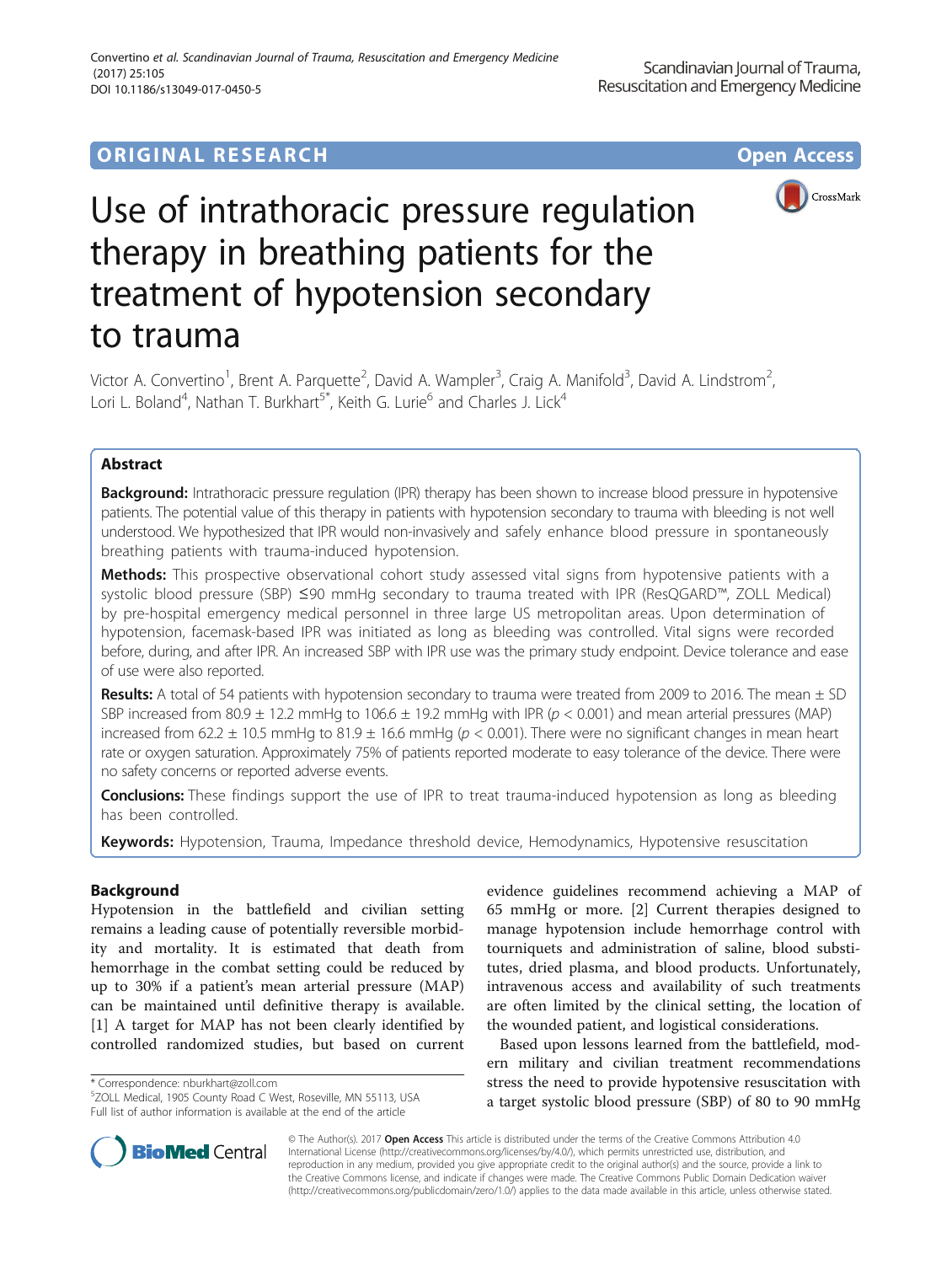in order to minimize interference with normal hemostatic response and to reduce the risk of over-resuscitation. [[3](#page-5-0)] With the need for extended care, especially the anticipated military and civilian need for 'prolonged field care' [\[4, 5](#page-5-0)] that may extend hours past the exhaustion of all available conventional life-saving interventions in the field, the clinical provider will be required to initiate goal-directed resuscitation with the objective of "delivering a casualty to a definitive care facility in the best condition possible." [[6](#page-5-0)] As such, alternative approaches are needed to safely buy time and preserve a patient's condition until definitive care can be administered, especially in remote regions where it can take many hours until that additional care is available.

In 2006, the application of a novel concept called intrathoracic pressure regulation (IPR) therapy, using an inspiratory impedance threshold device (ITD), was first described to increase venous return, cardiac output, and ultimately survival rates in animal models of hemorrhagic shock. [\[7](#page-5-0), [8\]](#page-5-0) Subsequently, this technology was evaluated in human volunteers and similarly improved cardiac output and blood pressure to levels that were associated with increased tolerance to central hypovolemia and hypotension. [\[9](#page-5-0)–[11](#page-5-0)] These evaluations demonstrated that a simple, small, light-weight non-invasive device could be used to harness the work of breathing to increase and sustain MAP. [[12](#page-5-0), [13\]](#page-5-0) Use of IPR with an inspiratory resistance of 7 cm  $H_2O$ , created by breathing through an ITD, does not cause a secondary hypertensive response. Breathing through the ITD is associated with an increased work of breathing equivalent to that required to take a walk, it is well tolerated by most people with normal respiratory function [[14](#page-6-0)] and does not significantly impede exhalation. Investigations conducted at NASA and the Defense Department laboratories also showed that use of IPR can mitigate the onset of cerebral hypoperfusion during the treatment of hypotension by modulating brain blood flow, oscillations in blood flow, and autonomic function through enhanced cardiac output and lower intracranial pressure [\[15, 16\]](#page-6-0).

Building on the studies in normal volunteers and animal experiments that showed IPR could buy time and extend the "golden hour" in the setting of lifethreatening blood loss, IPR studies were conducted in hypotensive patients in emergency departments, blood banks, renal dialysis units, syncope clinics, and by emergency medical service (EMS) responders to treat hypotension from a wide variety of causes. [[10](#page-5-0), [17](#page-6-0)–[21](#page-6-0)] These studies demonstrated that use of IPR improved MAP in patients with clinical hypotension, defined as a pre-treatment SBP of <90 mmHg, with and without concurrent administration of intravenous fluids or vasopressors.

To date, there have been limited reports on the use of IPR for the treatment of hypotension secondary to

trauma. Demonstration that IPR can be used to safely and effectively treat trauma, after bleeding has been controlled, is needed before such a device could be deployed and widely used, particularly in combat casualties who have suffered severe blood loss. The purpose of the current observational study was to prospectively evaluate whether IPR can be used to safely and effectively treat hypotension secondary to traumatic injury in spontaneously breathing patients without known ongoing hemorrhage. Hemodynamic data and survival to hospital discharge were collected along with an assessment of patient comfort to assess IPR safety and efficacy in the treatment of hypotension secondary to all-cause trauma.

## **Methods**

## Setting

Anonymous quality assurance data from events that occurred between 2009 and 2016 were collected by EMS personnel in three study sites: San Antonio, Texas (San Antonio Fire Department); Lucas County, Ohio (Lucas County EMS); and Minneapolis/St. Paul and outstate Minnesota (Allina Health EMS). These data were collected by each of the sites during their initial evaluation of the IPR device and were combined for this manuscript; this was an evaluation of outcome data from three EMS systems using the IPR device. The three sites represent a cross-section of large population EMS services and include a fire-based EMS service in a large metro area (San Antonio), a county-wide ALS/paramedic service serving urban and suburban areas (Lucas County), and a widely distributed ALS/BLS service covering both urban and rural communities (Minnesota). Permissions to gather, analyze, and report these data were provided by respective local Institutional Review Boards (IRBs) in compliance with their individual quality assurance and improvement regulations.

## IPR use

IPR was delivered via the use of a commercially available ITD (ResQGARD<sup>®</sup>, ZOLL Medical; Roseville, MN) that is US FDA approved to increase circulation in patients with low blood circulation. Use of IPR by emergency medical service (EMS) personnel has been previously described by investigators from both San Antonio, TX, and Lucas County, OH. [[18, 19\]](#page-6-0) Routine use of the ITD is included in the hypotension treatment protocols at all three sites involved in this study and was thus uniformly available for use by either Basic (BLS) or Advanced Life Support (ALS) personnel on scene. Once it was determined that a patient with hypotension was spontaneously breathing and met IPR use criteria (exclusion criteria included complaints of chest pain or shortness of breath, pulmonary hypertension, active congestive heart failure, known aortic stenosis, inability to maintain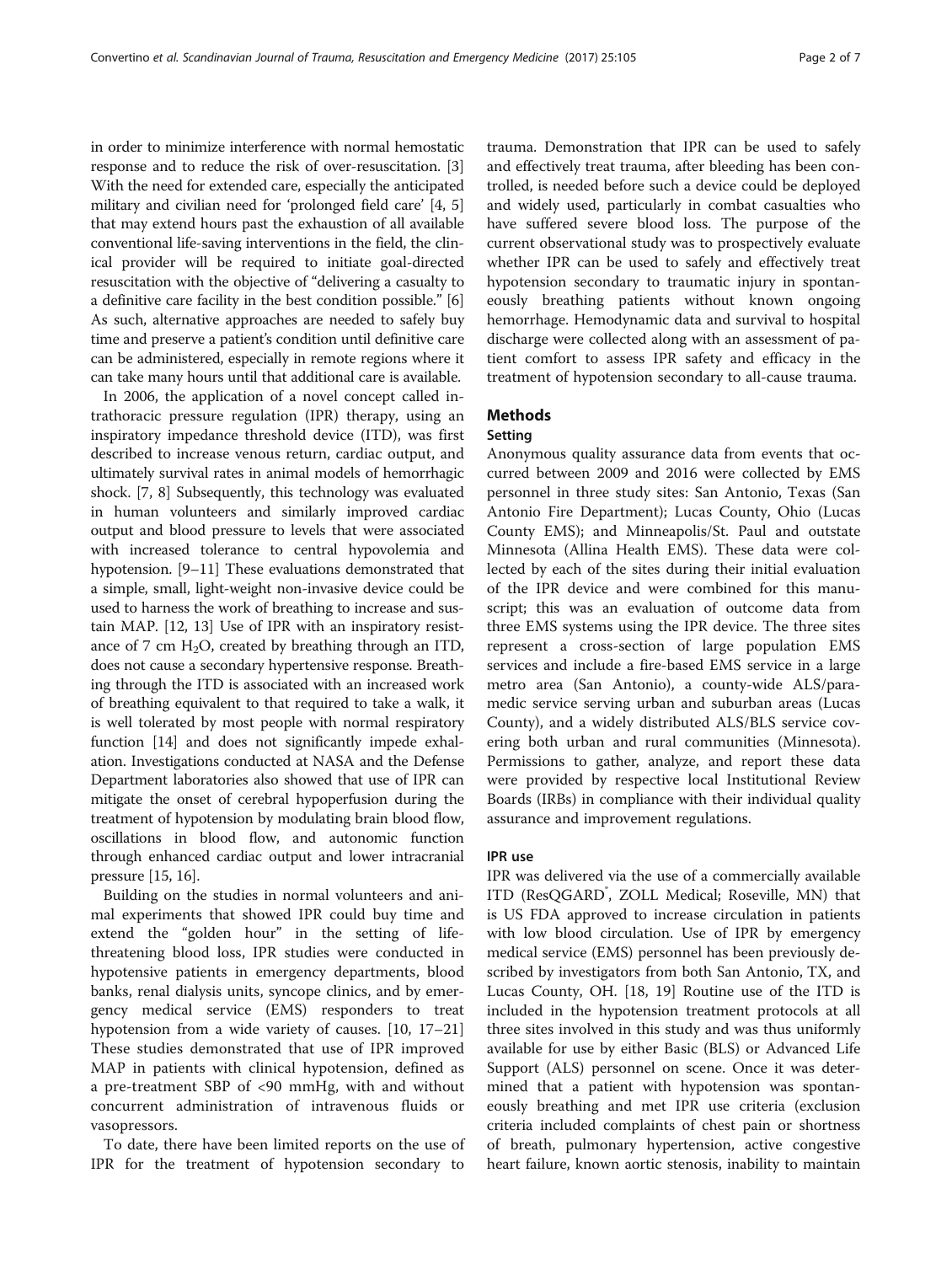<span id="page-2-0"></span>airway, pulmonary edema, or dilated cardiomyopathy), the device was attached to either a facemask or a mouthpiece (Fig. 1) and the patient was instructed to take slow deep breaths through the ITD. It sometimes took one to two minutes of coaching by EMS personnel before the patient felt comfortable breathing through the device.

EMS personnel were allowed and instructed to provide concomitant standard therapies for hypotension, including reversal of other potential causes of hypotension such as correcting hyperthermia and administration of fluids, oxygen, vasopressors, and/or patient positioning as appropriate and directed by standing protocols. Use of IPR did not interfere with or preclude standard therapies and overall patient care. Physiological parameters were assessed before, during, and after IPR as part of the standard clinical protocol. Similarly, administration of standard therapies such as intravenous fluid administration and oxygen  $(O_2)$  were recorded and monitored.

#### Data collection and statistical analysis

The treating first responder or paramedic assessed outcome data by non-invasively measuring SBP and diastolic blood pressure (DBP), heart rate (HR), and  $O_2$  saturation  $(SpO<sub>2</sub>)$ , and then used a questionnaire to assess patient comfort during therapy administration (as reported by the patient) and patient tolerance of the device (as reported by EMS personnel). Data collection was performed by abstraction from medical records at each site. Patients with hypotension secondary to trauma were included in these analyses.

The primary study endpoint was SBP; pre-IPR values were compared with SBP during IPR use. Secondary endpoints included HR,  $SpO<sub>2</sub>$ , respiratory rate (RR), and adverse events. Values are reported as mean ± SD. A paired Student's T-test was used to determine the probability that any differences between endpoints did not exist by greater than chance (i.e.,  $p < 0.05$ ).



Fig. 1 ITD attached to a facemask and **b** mouthpiece

## Results

Data were obtained from 54 patients with hypotension secondary to trauma and analyzed and described in these results. The average patient age was  $54.6 \pm 18.8$  years, and 31 patients were male. Although the etiology of the trauma varied, six of the fifteen causes of trauma shown in Table 1 accounted for at least 33% (18/54) of the patients' sustained injuries that were associated with hemorrhage.

SBP before and during IPR are shown in Table [2.](#page-3-0) SBP increased in 49/54 (90.7%) patients treated with IPR. In the five patients not exhibiting an increase in SBP, the average systolic blood pressure before IPR was  $96.4 \pm 11.7$  mmHg and during IPR was  $95.2 \pm 12.0$  mmHg.

Overall, the mean SBP increased from  $80.9 \pm 12.2$  mmHg to 106.6  $\pm$  19.2 mmHg with IPR ( $p < 0.001$ ). Overall MAP increased with IPR from 62.2 ± 10.5 mmHg to 81.9  $\pm$  16.6 mmHg ( $p < 0.001$ ). IPR did not significantly alter heart rate, respiratory rate, or  $O_2$  saturation. All patients survived to hospital discharge. One site collected hemodynamic and respiratory values upon IPR discontinuation or arrival to hospital and transfer of patient care to emergency department staff. In the ten patients with data reported after IPR was discontinued, the average SBP was  $111.2 \pm 13.8$  mmHg, essentially unchanged from a mean during IPR level of  $111.9 \pm 15.1$  mmHg. (Fig. [2\)](#page-3-0).

Fluids were administered concurrently with IPR in 24/54 patients. As shown in Fig. [3](#page-4-0), there was no difference in the change in SBP or MAP with concurrent fluid administration.

| Table 1 Chief Complaint of Trauma Patients Treated with IPR |  |
|-------------------------------------------------------------|--|
|-------------------------------------------------------------|--|

| Chief Complaint            | All Patients<br>$(n = 54)$ |                |
|----------------------------|----------------------------|----------------|
|                            | n                          | %              |
| Syncope                    | 9                          | 17             |
| Fall                       | 8                          | 15             |
| Motor vehicle collision    | 7                          | 13             |
| Gunshot wound <sup>a</sup> | $\overline{4}$             | 7              |
| Laceration <sup>a</sup>    | $\overline{4}$             | 7              |
| GI bleed <sup>a</sup>      | 3                          | 6              |
| Hemorrhage <sup>a</sup>    | 3                          | 6              |
| Hypotension                | 3                          | 6              |
| Non-specified              | 3                          | 6              |
| Stabbing <sup>a</sup>      | 3                          | 6              |
| Altered consciousness      | $\overline{2}$             | $\overline{4}$ |
| Attempted suicide          | $\overline{2}$             | $\overline{4}$ |
| Fight <sup>a</sup>         | 1                          | $\overline{2}$ |
| Homicide                   | 1                          | $\overline{2}$ |
| Seizure                    | 1                          | $\overline{2}$ |

<sup>a</sup>Trauma associated with hemorrhage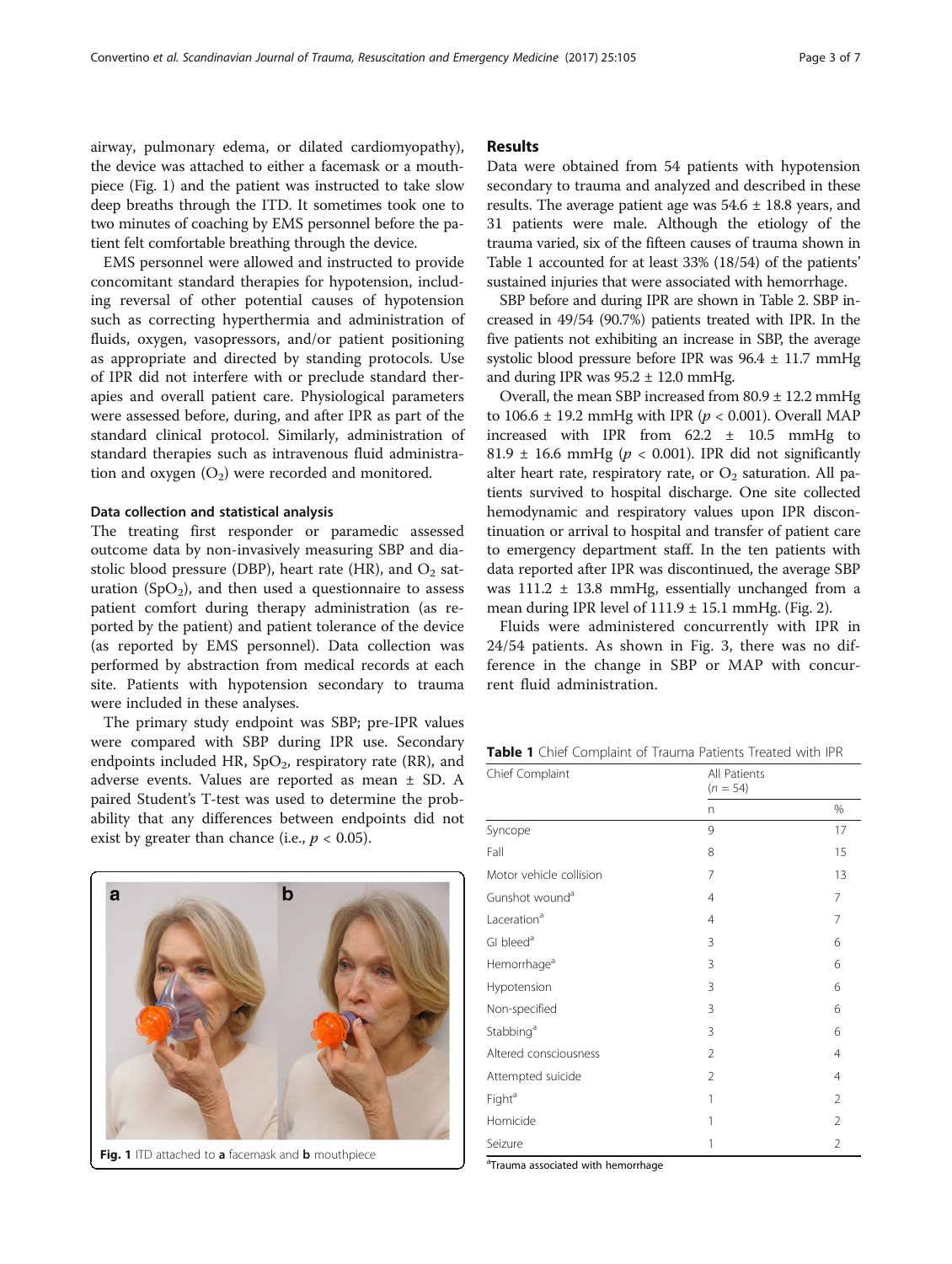<span id="page-3-0"></span>Table 2 Hemodynamic and Respiratory Values for Trauma Patients Treated with IPR

|            | Patients with before<br>and during data | Average<br>before | Average<br>during | Average<br>change |
|------------|-----------------------------------------|-------------------|-------------------|-------------------|
| <b>SBP</b> | 54                                      | $80.9 + 12.2$     | $106.6 + 19.2$    | $25.7 \pm 21.13$  |
| <b>DBP</b> | 53                                      | $52.9 + 10.8$     | $69.4 + 17.0$     | $16.5 \pm 18.4$   |
| MAP        | 53                                      | $62.2 + 10.5$     | $81.9 + 16.6$     | $19.7 \pm 18.3$   |
| HR.        | 51                                      | $83.4 + 17.6$     | $83.2 + 17.5$     | $-0.1 + 11.6$     |
| <b>RR</b>  | 47                                      | $17.6 + 3.5$      | $18.0 + 4.1$      | $0.4 \pm 3.5$     |
| SaO2       | 39                                      | $96.6 \pm 3.7$    | $97.9 \pm 4.1$    | $1.3 + 3.8$       |

An assessment of patient comfort revealed that most were able to successfully and comfortably breathe through the ITD (Fig. [4](#page-4-0)). The majority of patients reported that breathing through the ITD was comfortable and only 7/50 patients (14%) reported it was difficult (4 patients did not report). Additionally, EMS personnel reported 82% (41/50) of patients were able to tolerate the device well whereas 18% (9/50) of patients reported it was more difficult to breathe through the ITD but still used it for some period of time. Hemodynamic values were recorded for those 9 patients while the ITD was being used and before they removed it.

## **Discussion**

These results in patients with hypotension secondary to trauma in the current study were consistent with findings from prior preclinical and clinical studies that showed that resistance breathing could be harnessed to improve circulation and treat hypotension. The severity of trauma in the present study was sufficient to cause symptoms and resulted in a consistent SBP of <90 mmHg prior to treatment. In all cases, the patients were able to breathe spontaneously. On average, application of IPR therapy increased SBP by ~26 mmHg and provided symptomatic improvement. There were five patients in whom SBP did not increase with use of IPR, though four

of the five patients presented with SBP > 90 mmHg and it could be argued that they were not primary candidates to receive the therapy. For the remaining case, we speculate there may not have been enough sympathetic tone or autonomic reserve to help compensate for the blood loss: thus even if central blood volume is increased and cardiac preload is enhanced, the blood pressure remains low due to reduced sympathetic tone. Another potential reason for the non-responders is the inability to generate a negative pressure while breathing on the IPR device. It was previously reported in one study that the single non-responder in that randomized blinded study with normal volunteers failed to generate a significant negative pressure upon inspiration through the IPR device when compared with other subjects. [\[9](#page-5-0)] These results underscore the importance of breathing mechanics in providing a positive ITD effect through generation of a minimum level of negative pressure to optimize the patient-powered thoracic pump mechanism that underlies the function of the ITD. Most patients tolerated use of the IPR device and heart rate,  $O_2$  saturation, and respiratory rate remained constant with application of the therapy. In addition, SBP and DBP were maintained even after removal of the IPR device in patients where before, during, and after values were reported. There were no safety concerns raised by the current study. Importantly, IPR therapy was not used in patients with known or suspected ongoing bleeding.

One of the important findings from this study is that increases in SBP and MAP observed with IPR were similar in magnitude to those achieved with IPR plus fluid administration and that co-administration of intravenous saline and IPR did not additionally increase SBP or MAP when compared with IPR alone. These findings, consistent with prior studies, suggest that IPR could be safely used as a first line therapy, especially in the absence of intravenous access or exhaustion of fluids in a prolonged field care situation. The findings are consistent with the

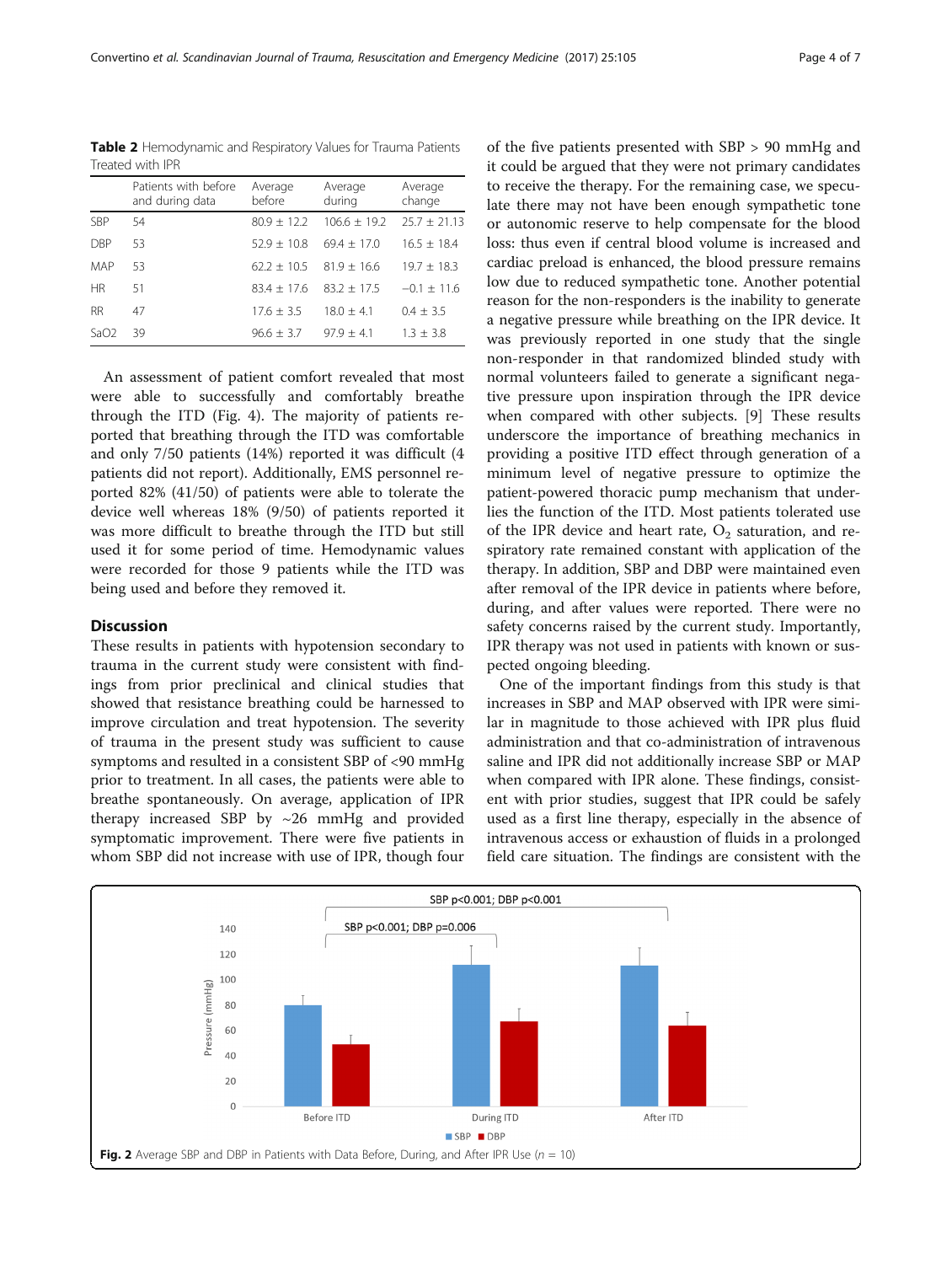<span id="page-4-0"></span>

known physiological benefit: IPR helps to maintain stroke volume and cardiac output in the setting of a significant decrease in circulating blood volume. The ability of IPR to maintain circulating blood volume without the need for intravenous saline suggests that it has the potential to play an important therapeutic role in hypotensive patients in the battlefield and in civilian settings once hemorrhage is controlled. The authors have been unable to find prospective, randomized trials that focused specifically on prehospital fluid resuscitation for trauma patients in shock from controlled hemorrhage. However, there have been animal models that address this question. [[22, 23\]](#page-6-0) Similarly, these prospective randomized animal studies have shown a definitive improvement in survival with use of IPR in the setting of a controlled hemorrhage. Advantages of using IPR by itself, at least as the first line of therapy, include lack of dilution of endogenous clotting factors and reduction in the risk of an overshoot in the systolic blood pressure that can 'pop the clot'.

Use of IPR in the treatment of patients with trauma and hypotension in the setting of controlled bleeding provides a clinical benefit that is consistent with the current goal of providing permissive hypotension. It can restore some measure of perfusion without increasing the blood pressure sufficiently to disrupt clot formation

or create dilutional coagulopathy. This notion is supported by the results of the present study in which there was no report of increased bleeding with IPR in the trauma cases caused by injuries associated with hemorrhage. Moreover, IPR can be used to obtain many of the clinical objectives of fluid resuscitation for casualties in hemorrhagic shock but without administration of fluids, including to 1) assist in the body's ability to form clots at sites of active bleeding, 2) minimize adverse effects (edema and dilution of clotting factors) resulting from iatrogenic resuscitation injury, 3) help restore adequate central intravascular volume and organ perfusion prior to definitive surgical hemorrhage control, and 4) optimize oxygen carrying capacity.

This observational study has limitations including the fact that it was not prospective, blinded or randomized by design and there was no separate control group – each subject served as their own control with "before" measurements used as baseline data. Additionally, total duration of IPR provided for each patient was not available. Earlier randomized human studies in nontraumatic hypotension have shown a similar benefit to what was observed in this study, [[24\]](#page-6-0) but in the setting of hypotension secondary to trauma it is often difficult to obtain consent prior to device use. Moreover, in these patients, time is of the essence and immediate intervention

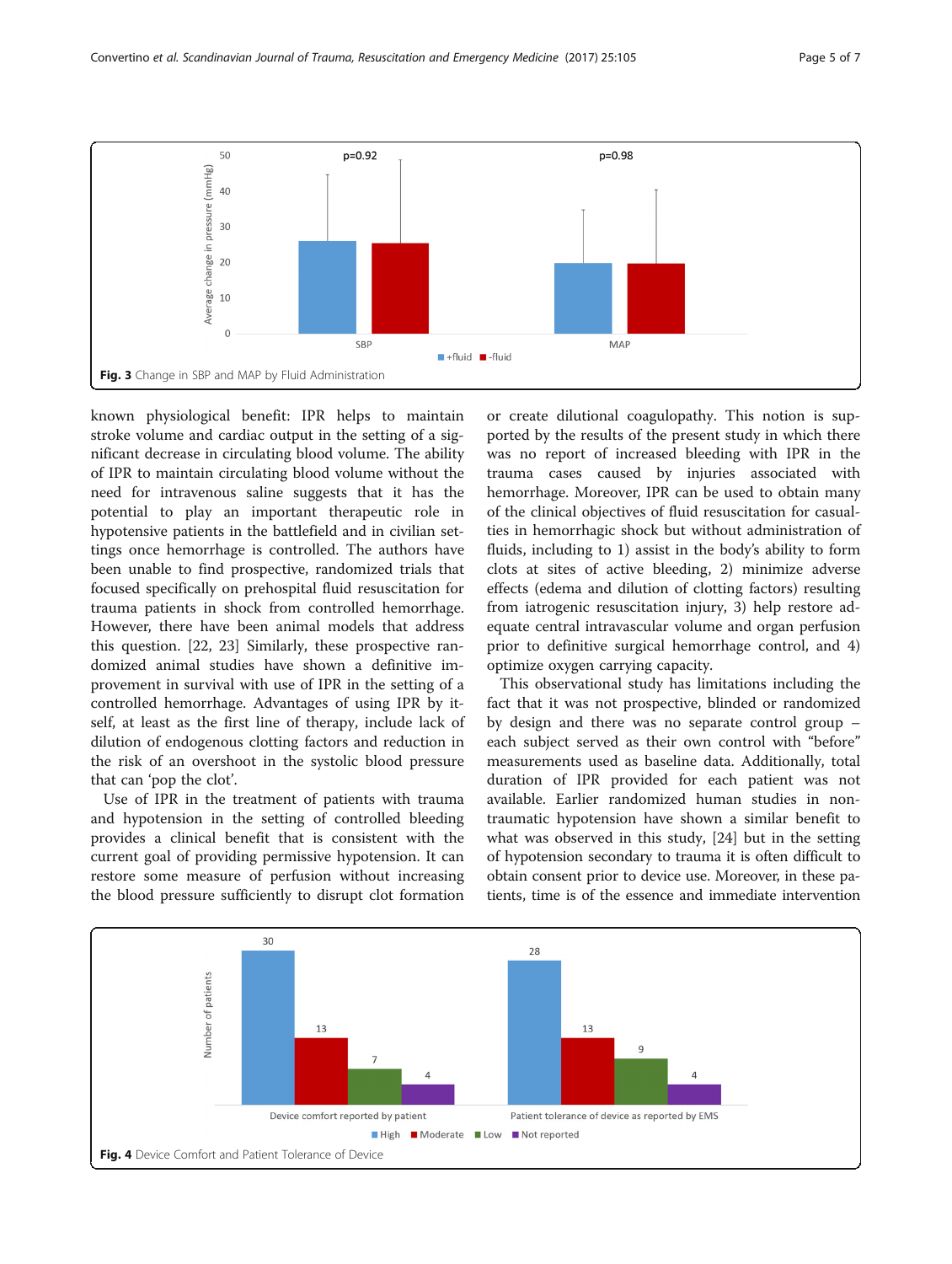<span id="page-5-0"></span>is needed to prevent further hemodynamic deterioration and harm. In addition, the decision to co-administer fluids or vasopressors was made by the first responder or paramedic as a standard of care, but added variability to the statistics. Fluids may not have been available for some patients and use of concomitant fluids and vasopressors was not controlled or standardized across sites; interventions and care were to be administered according to each agency's standard procedures. In light of this variability, the statistically significant elevation in the primary outcome variable (i.e., blood pressure) with a sample size of only 54 patients provides a compelling argument to support the notion of a significant intervention effect of IPR. Furthermore, the results from this study and prior EMS studies that included application of IPR suggest that the same hemodynamic benefit can be achieved with or without fluids.

## Conclusions

While additional studies of IPR in patients with trauma are needed to further define the potential and limits of resistance breathing for the treatment of hypotension, the current study, when combined with data from prior studies in hundreds of patients and test subjects and multiple animal models of shock, support the use of IPR for the safe and effective treatment of symptomatic hypotension in the traumatic patient population as long as bleeding has been controlled and the clinical suspicion of internal bleeding is low.

#### Abbreviations

DBP: Diastolic blood pressure; EMS: Emergency medical service; HR: Heart rate; IPR: Intrathoracic pressure regulation; IRB: Institutional review board; ITD: Impedance threshold device; MAP: Mean arterial pressure; RR: Respiratory rate; SBP: Systolic blood pressure

#### Acknowledgements

We acknowledge and thank the many emergency medical technicians, paramedics, and other EMS personnel of San Antonio Fire, Lucas County EMS, and Allina Health EMS who meticulously executed the study protocol and provided care for the patients who participated as subjects.

#### Funding

This research was supported in part by funding from the United States Army Medical Research and Materiel Command Combat Casualty Research Program and the Small Business Innovative Research Program.

#### Availability of data and materials

The datasets analyzed during the current study are not publicly available but are available from the corresponding author on reasonable request.

#### Authors' contributions

VC was a major contributor in conception and writing the manuscript and contributed to interpretation of data. BP, DW, CM, DL, LB, and CL made substantial contributions to data acquisition from their respective sites and provided valuable input on interpretation of data and writing the manuscript. NB contributed significantly to study design and analysis and interpretation of data. KL made substantial contributions to conception, design, analysis and interpretation of data, and writing the manuscript. All authors have read and approved the final manuscript.

#### Ethics approval and consent to participate

Ethics approvals for this study were obtained from the IRBs at each site: ProMedica Health System IRB (Lucas County EMS); UT Health Science Center IRB (San Antonio Fire Department); Allina Health IRB (Allina Health EMS).

#### Consent for publication

Written informed consent for publication of Fig. [1](#page-2-0) has been obtained.

#### Competing interests

KL is a consultant for ZOLL Medical, the manufacturer of the impedance threshold device (ITD) used in the study and he is a co-inventor of the device; NB is an employee of ZOLL Medical.

#### Publisher's Note

Springer Nature remains neutral with regard to jurisdictional claims in published maps and institutional affiliations.

#### Author details

<sup>1</sup>Battlefield Health & Trauma Center for Human Integrative Physiology US Army Institute of Surgical Research, 3698 Chambers Pass, Fort Sam Houston, Houston, TX 78234, USA. <sup>2</sup>Lucas County EMS, 2144 Monroe Street, Toledo OH 43604, USA. <sup>3</sup>University of Texas Health Science Center, 7703 Floyd Curl Drive, San Antonio, TX 78229, USA. <sup>4</sup>Allina Health Emergency Medical Services, 167 Grand Avenue, St. Paul, MN 55102, USA. <sup>5</sup>ZOLL Medical, 1905 County Road C West, Roseville, MN 55113, USA. <sup>6</sup>University of Minnesota, 420 Delaware Street SE, Minneapolis, MN 55455, USA.

#### Received: 27 July 2017 Accepted: 18 October 2017 Published online: 30 October 2017

#### References

- 1. Heckbert SR, Vedder NB, Hoffman W, Winn RK, Hudson LD, Jurkovich GJ, et al. Outcome after hemorrhagic shock in trauma patients. J Trauma. 1998 Sep;45(3):545–9.
- 2. Rossaint R, Bouillon B, Cerny V, Coats TJ, Duranteau J, Fernandez-Mondejar E, et al. Management of bleeding following major trauma: an updated European guideline. Crit Care. 2010;14(2):R52.
- 3. Butler FK, Holcomb JB, Schreiber MA, Kotwal RS, Jenkins DA, Champion HR, et al. Fluid resuscitation for hemorrhagic shock in tactical combat casualty care: TCCC guidelines change 14-01–2 June 2014. J Spec Oper Med. 2014 Fall;14(3):13–38.
- 4. Mohr CJ, Keenan S. Prolonged field care working group position paper: operational context for prolonged field care. J Spec Oper Med. 2015 Fall; 15(3):78–80.
- 5. Ball JA, Keenan S. Prolonged field care working group position paper: prolonged field care capabilities. J Spec Oper Med. 2015 Fall;15(3):76–7.
- 6. Fisher AD, Miles EA, Cap AP, Strandenes G, Kane SF. Tactical damage control resuscitation. Mil Med. 2015 Aug;180(8):869–75.
- 7. Sigurdsson G, Yannopoulos D, McKnite SH, Sondeen JL, Benditt DG, Lurie KG. Effects of an inspiratory impedance threshold device on blood pressure and short term survival in spontaneously breathing hypovolemic pigs. Resuscitation. 2006 Mar;68(3):399–404.
- Convertino VA. Helping the body help itself: how intrathoracic pressure regulation therapy improves perfusion. JEMS. 2014;39(S1):2–7.
- 9. Convertino VA, Ryan KL, Rickards CA, Cooke WH, Idris AH, Metzger A, et al. Inspiratory resistance maintains arterial pressure during central hypovolemia: implications for treatment of patients with severe hemorrhage. Crit Care Med. 2007 Apr;35(4):1145–52.
- 10. Convertino VA, Cooke WH, Lurie KG. Inspiratory resistance as a potential treatment for orthostatic intolerance and hemorrhagic shock. Aviat Space Environ Med. 2005 Apr;76(4):319–25.
- 11. Ryan KL, Cooke WH, Rickards CA, Lurie KG, Convertino VA. Breathing through an inspiratory threshold device improves stroke volume during central hypovolemia in humans. J Appl Physiol. 2008 May;104(5):1402–9.
- 12. Parsons D, Convertino V, Idris A, Smith S, Lindstrom D, Parquette B, et al. The impedance threshold device (ITD-7)–a new device for combat casualty care to augment circulation and blood pressure in hypotensive spontaneously breathing warfighters. J Spec Oper Med. 2009 Spring;9(2):49–53.
- 13. Convertino VA, Ryan KL, Rickards CA, Glorsky SL, Idris AH, Yannopoulos D, et al. Optimizing the respiratory pump: harnessing inspiratory resistance to treat systemic hypotension. Respir Care. 2011 Jun;56(6):846–57.